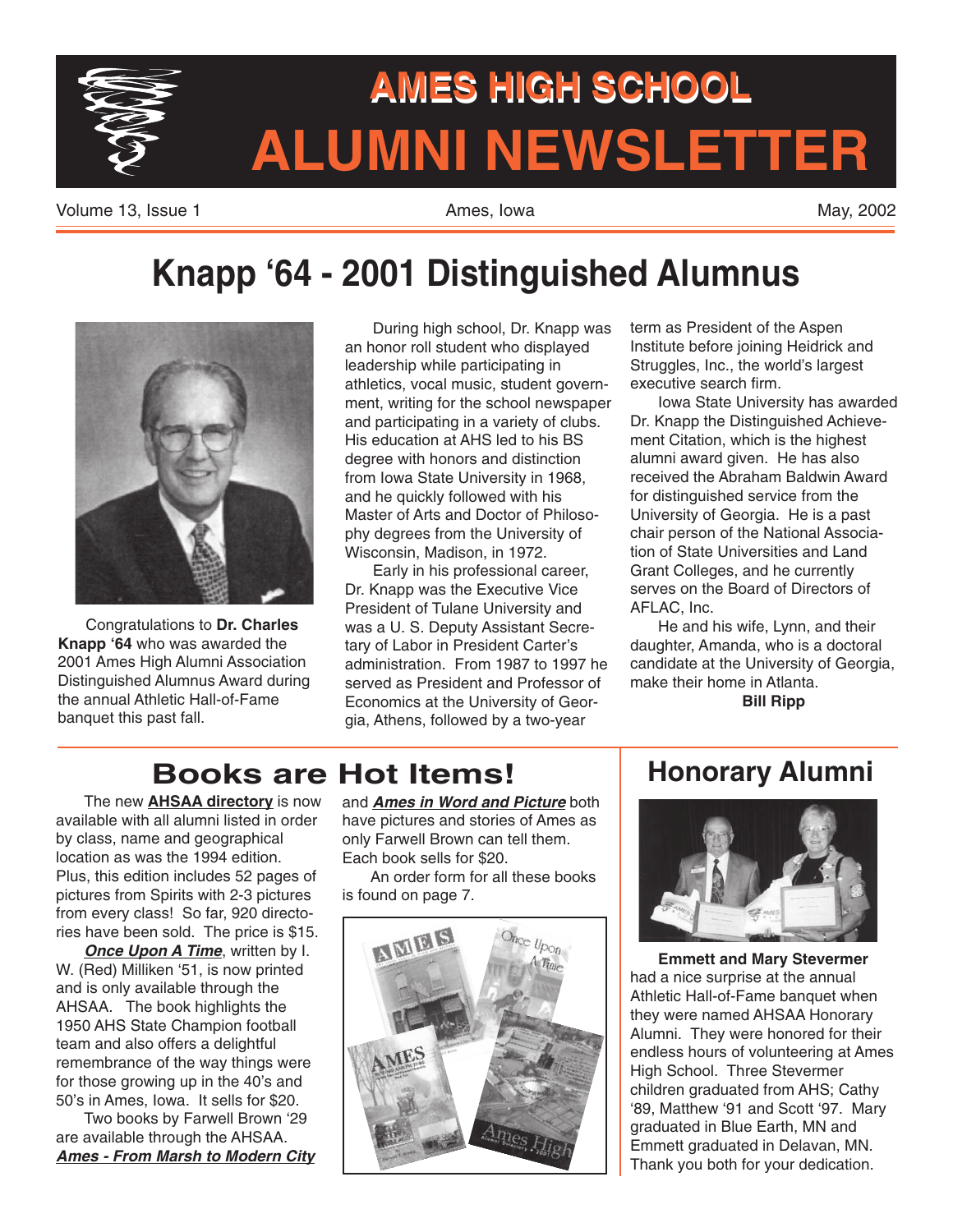# **1 coach, 5 players inducted into Hall-of-Fame**

The Ames High School Athletic Department's Tenth Annual Hall-of-Fame Induction Banquet was held September 27, 2001. Induction into the Hall-of-Fame is the highest honor the athletic department can bestow upon an individual, honoring past glory and a productive adult life. Congratulations to all members of the AHS Athletic Hall-of-Fame.

**Mike Wittmer - coach**: During a 28-year career, which saw him become the boys' second coach and the girls' first at AHS, his swim teams were recognized as being outstanding. The teams racked up 25 conference titles, added 27 district championships, a State Boys' Championship, four more State Meet second place finishes and a total of 25 top six State Meet performances. Amazingly, neither squad ever missed qualifying for the State Meet, nor did they fail to score in the elite meet. Three times his colleagues voted him State Coach-of-the-Year. His swimmers won 45 State Meet event championships. Twenty-five earned Prep All-American honors with 9 eventually becoming either an NCAA collegiate champion or an NCAA Division 1 All-American. He is currently a top-rated high school swim official and a counselor at Ames High.

**Ray Byrnes '42**: A splendid all around athlete, Ray Byrnes had an outstanding high school career, earning seven letters - three in football and two each in basketball and track. In football his junior and senior years, he led the teaming in rushing and claimed All Central Iowa Conference honors. In basketball his senior season, he posted the lowest defensive average in the decade of the 40's. In track, he sprinted helping AHS to its first ever State Title in 1941. He was a highly successful football, basketball and track coach for 22 years at Glidden-Ralston and Jefferson. From 1972-1989 he was the athletic director at Valley, West Des Moines.

**Jeff Symons '82**: A record-setting diver, Jeff Symons was three times a prep All-American. His 1982 state championship performance helped lead Ames to the team title and still remains as an Iowa all-time record (594.85) for 11 dives. In the 19 years since the meet, his record has never been threatened, with the next closest diver scoring 84 points less. As a collegian at Iowa State, he earned All-American honors eight times and was a NCAA finalist four times. He earned Gold and Silver Medals at the 1992 World Championships and was ranked among the top 10 in the world. He currently lives in La Jolla, CA, where he is employed in real estate sales.

**Lia Pierson '90**: A four-year letter winner, Lia Pierson sprinted to four school records, five State Outdoor firsts and three Indoor firsts plus three Drake Relays firsts. She competed for Iowa State where she was a three-time All Big 8 Academic selection and earned her BS degree in chemical engineering. In 1995, she accepted a Rhodes Scholarship to study at Oxford University. Recently, she completed her studies at the Harvard Medical College and



**Accepting awards at the Ames High School Athletic Hall-of-Fame banquet are: Back row - John Sletten (accepting for John Barnett '91), Lia Pierson '90, Fred Hoiberg '91, Jeff Symons '82 Front row - Ray Byrnes '42, Charles Knapp '64 (AHSAA Distinguished Alumni), Mike Wittmer**

started her residency. She is married and resides in Brighton, MA.

**John Barnett '91**: In 1991, John Barnett took 4 firstplace finishes in the State Track meet and lead AHS to its sixth consecutive State Track team championship. He won the long jump, 400 meter dash, 400 and 1600 relay. He graduated with seven state meet firsts and three seconds and won three Drake Relays firsts. He ran on four consecutive teams that never lost a meet, and he has six efforts among the top ten all-time at AHS. He continued his education and career at Iowa State where he competed in the decathlon and was a Drake Relays champion for ISU. Today he lives in Dallas, TX, where he is in banking.

**Fred Hoiberg '91**: Possibly AHS's all-time best athlete, Fred Hoiberg contributed significantly in football, basketball and track. His senior year, he was named Gatorade Player of the Year in Iowa in football and basketball and placed in the State Track Meet in four events. As quarterback, he set and still holds records for passing and total offense. But in basketball, he stands at the front of a class of AHS greats. A career of many AHS basketball school records was capped his senior year with a State Title. He went on to Iowa State where he was All Big 8 and an Academic All-American. In 1996, he was drafted by the Indiana Pacers and is now in his third year with the Chicago Bulls. He and his wife, Carol, and children, Paige and Jack, make their home near Chicago.

**Bud Legg**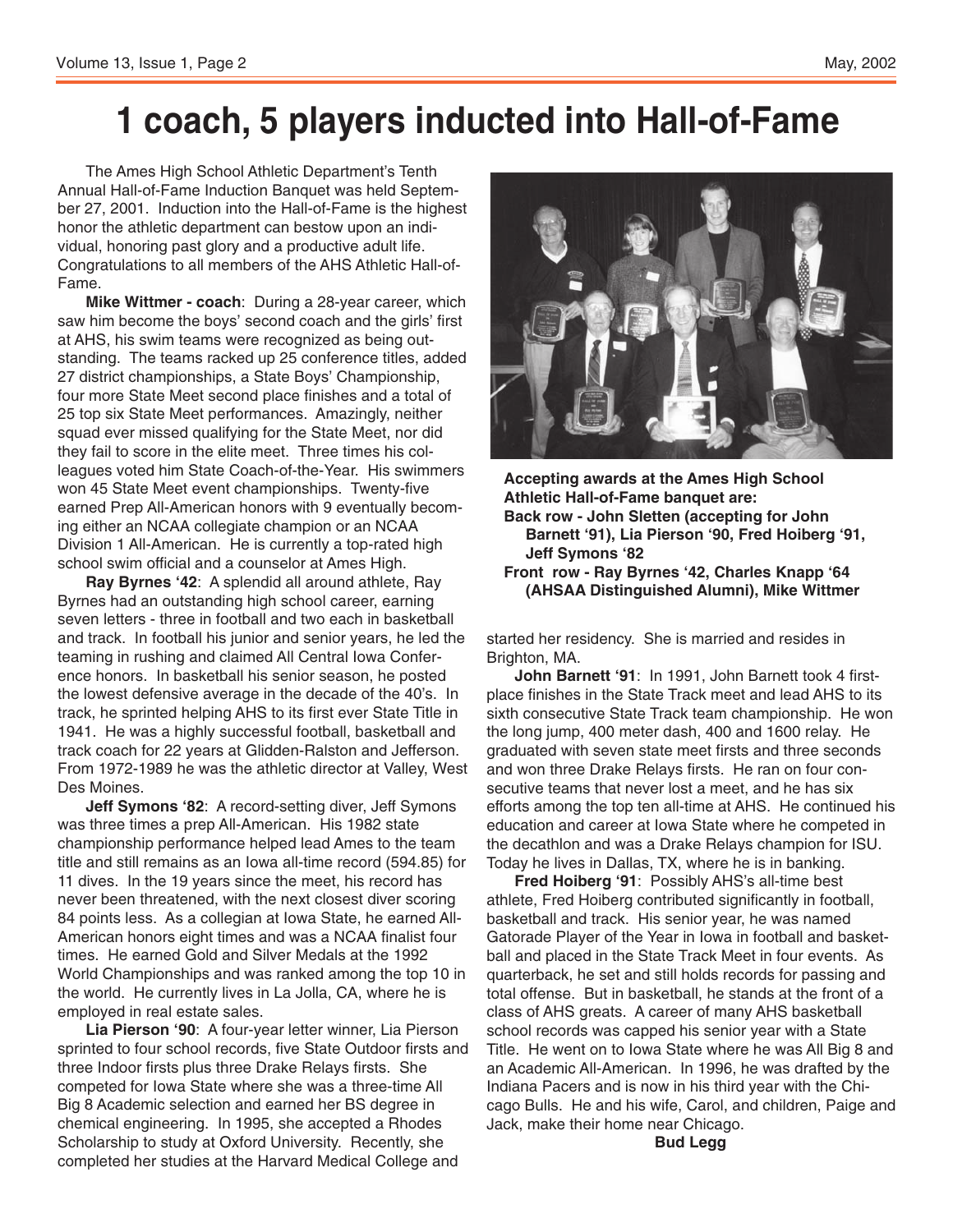### **Wild since '44**



Four women from the Class of '44 got together March 13, 2002, for a picnic at Madera Canyon in Green Valley, Arizona. They are still "the Ames High cuties, Mr. Young's pride and beauties..." and are still "loving the wild life." Pictured here are **Mary Lou (Dahl) Wheeler** (Marshalltown, IA), **Ann (Rozeboom) Reckert** (Rock Rapids, IA), **Ellen (Dunlap) Block** (Mesa, AZ) and **Martha (Coover) Anderson** (Ames, IA).

#### **Remember to send to the AHSAA**

- \* name and address changes
- \* death information
- \* reunion dates
- \* alumni accomplishments
- \* Spirits or any other memorabilia that needs a home
- \* names for Distinguished and Honorary Alumni Awards

\* ideas about projects that the AHSAA can be involved in **See page 8 for how to contact the**

**AHSAA. Thank you!**

**1940** - July 13-14, 2002 Contact Iveta (Halberg) **Zeliadt 1942** - May 17-19, 2002

- Contact Dorothy Ochanpaugh 2610 Timberland Rd., Ames, 50014
- **1947** October 18, 2002
- **1952** August 16-18, 2002 Contact Barb (Warren) Houk bbhouk@hotmail.com
- **1957** June 28-29, 2002 Contact Patti (Miller) Nervig pjnervig@aol.com

# **51 classmates for 55th reunion**

The 55th reunion of the class of '46 was held September 8, 2001, and had 51 classmates attend. A special honor was the attendance of Frank Brandt and his wife, Namie. Frank is the only teacher of the class known to still be living! The class produced a 210-page book of memories and donated one to the Ames Public Library. **Marie (Schanche) Hart '46**



Front Row: **Lew Andrus, Dorothy Joannides, Jane Odell, Phyllis Summers, Marilyn Mueller, Pauline Gibbs, Marian Neff, Herb Robbins**

Row 2: **Astrid Knutson, Gloria Johns, Joyce Anderson, Wanda June Smith, Elinor Chase, Mary V. Prather, Barbara Weber**

Row 3: **Dick Berhow, Jeanne Larson, Milly Bretnall, Marian Chesling, Mary Ann Young, Jo McElyea, Dorothy Schanche, Jane Pyle, Bob Brown**

Row 4: **Gerald Murphy, Bob Long, Paul Sjurson, Floyd Christofferson, Marvin Davis, David Lantz, Rosalie Robinson, Max Wilhelm**

- Row 5: **Louis Cooper, Chuck Akin, Marvin Smith, Dick Alcock, Don Ullestad, Ron Scott, David Maney**
- Row 6: **John Fenley, Rollie Knight, Norval Armstrong, George Duvall, Dick Reynolds, Ed Nass**
- Row 7: **Don Hotchkiss, Woody Ross, David Fitch, Ben Mason, Bob Loomis, Don Payer, Bob Fitz**

# **---------- Upcoming Reunions ----------**

**1962** - July 6, 2002 Nevada Country Club, 6pm to close. All alumni and friends are welcome. Contact Arthur Bates njbates@aol.com

- (515) 232-4796
- **1967** August 2-3, 2002 Contact Doug McCay drmccay@hotmail.com
- **1968** July 4-5, 2003 Contact Susan (Bunce) Fraser http://www.mcmillen-design .com/68reunion.html

**1972** - July 26-27, 2002 Contact Sue (Case) McLaughlin, smcl72@aol.com 515-232-4014

- **1977** August 2-3, 2002 Contact Kris Scheppler 2605 Northwood, Ames realtrkris@aol.com
- **1982** July 5-7, 2002 Contact: Bev (Brown) Hawkins b.clubine@mail.utexas.edu
- **1992** August 30 September 1, 2002 Contact Renee Ripp rripp@juno.com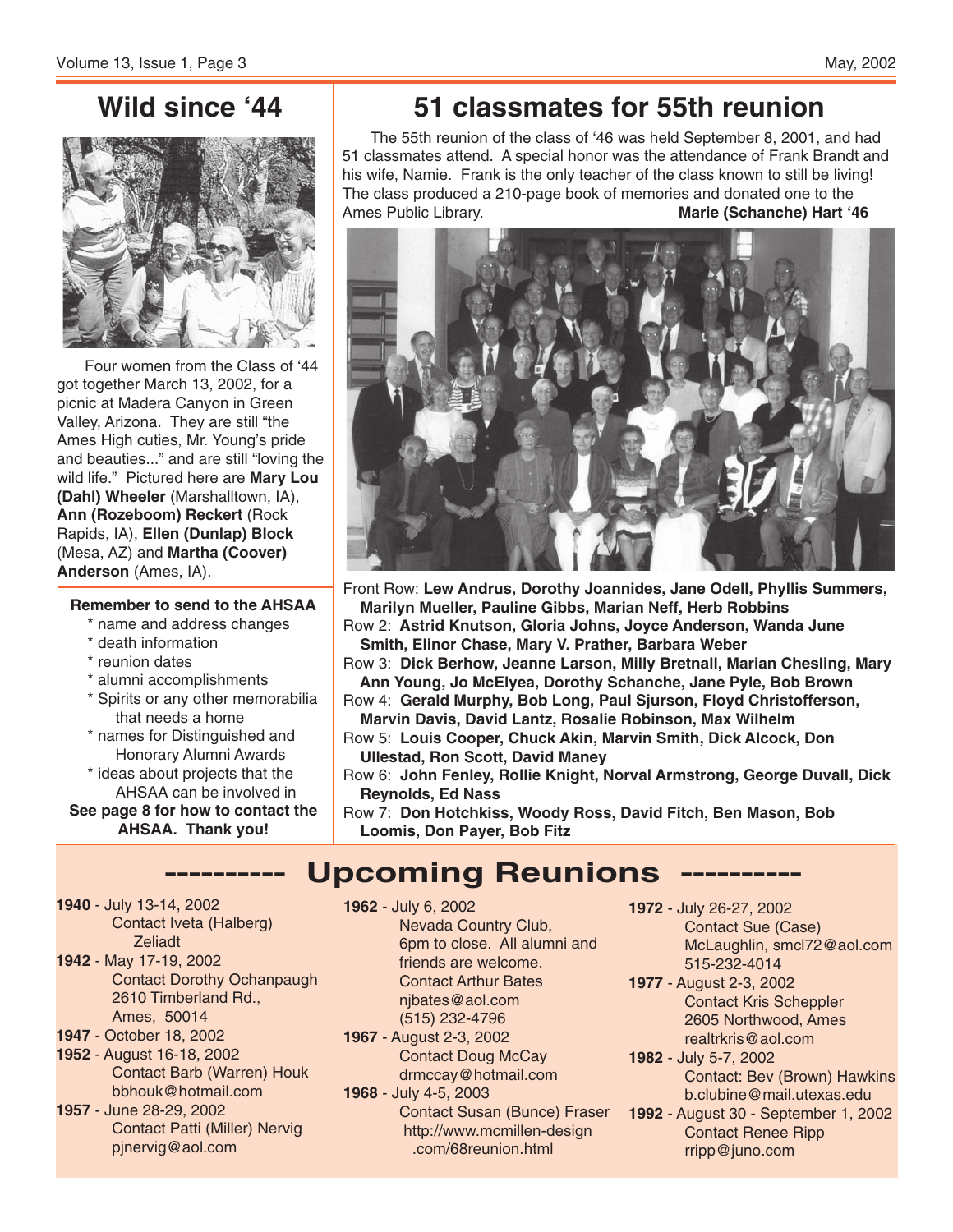# **Alumni Still Aiming High**

**Lorraine (Gulliver) Peoples '51** shares her unique technique for teaching reading in her book "You Can Teach Someone to Read." The book was awarded the best howto book reviewed in 2000 by "Today's Librarian." She was a teacher for 33 years in Iowa and Arizona and has degrees in elementary education, elementary curriculum and instruction.

**Bob Walkup '55** is serving his first term as Mayor of Tuscon, Arizona, in the only political office he has ever sought. He spent his career as an industrial engineer and manager in the aircraft industry.

**Terry Adams '55** recently sold Adams Funeral Home in Ames. The family business began in 1899 and was the second-oldest family business in Ames history. Adams' children decided the family business was not their calling, and now Adams will travel with his wife, Helene, and will take it easy. The business was sold to Dennis Soderstrum, owner of several funeral homes in the area, and will retain its name.

**Don Toms '60** of Nevada, IA was appointed to fill an unfilled term on the Story County board of Supervisors. He had retired from the DOT in AMes and was chosen from amoung 21 applicants.

**Bob Best '65** is the new girls' softball coach at Ames High School. He recently coached at Earlham and West Des Moines Valley. He succeeds **Gary Gorman '81**.

**Greg Gerjets '70** and his wife, Cathy, recently saved two lives while vacationing in Cancun. The day after they arrived in Cancun, the Gerjets saved a 22-month-old girl after a swimming accident. Then the day before they left, they saved their traveling friend after the ocean waves caught him and possibly broke his neck. "We feel God put us both there for a reason," Cathy said. "He sent us on a mission that week."

**Roderick MacBride '79** recently extended his tour of duty in Seoul, Korea, through June 2003. He has been serving in Korea since October 1999 as a theater-level combined, joint planner for the Ground Component Command of the Republic of Korea-United States Combined Forces Command, a combined theater component consisting of 2 Field Armies, 11 Corps and 46 divisions.

**Blair Greimann '89,** a hydraulic engineer for the Bureau of Reclamation's Technical Service Center, is the recipient of the Harold J. Schoemaker Award, a prestigious international award that recognizes scientific research in the field of Hydraulic Engineering. He was cited for an article which provides a new analysis technique to better understand and predict sediment transport in rivers.

# **Coach Covey Honored**

**Hiram "Hi" Covey**, long-time AHS track coach was posthumously inducted into the United States Track Coaches Hall of Fame, Dec. 1, 2001. Covey was head boys' track coach at AHS from 1944 to 1964 and coached nine teams to State Outdoor titles. His sons, Keith of Northfield, MN, and Bob of Bakersfield, CA, were in attendance at the induction ceremonies in Mobile, AL. Bob stated, "If Dad were here today, he would be quick to thank his assistants, especially long time aides Ken Wells and Cecil Spatcher, as well as giving credit to the athletes of Ames High, a school unlike any other in America with its high popularity of track and field among both boys and girls."

# **----- Book Review -----**

**Chuck Dodd '47** has published two books in the past year after completing an eight-week, solo bike ride across the United States. The trip was from Charleston, South Carolina to Rio Vista, California, 3082 miles logged over eleven states and five major mountain ranges.

**Spokes and Jokes Across the USA** is the result of Dodd interviewing people he met on his trek. He took a photo, then tape recorded a brief biographical sketch and a joke from each subject. As it turned out, the jokes might be considered incidental to the human interest generated in the "bios." This is Dodd's first book who thinks it should make good bathroom reading.

**Fireflies and Headwinds** is a delightful journal-oriented collection of verses. The coast-to-coast spectrum of his perceptions and observations of the country he loves so well will appeal to anyone who appreciates a refreshingly original stroke of the pen. There's something for everyone, from humor to cynicism, from nostalgia to what's happening now, from anger to the softly spiritual.

Both books are available through Limelight, Amazon and Barnes and Noble. Retail for **Spokes and Jokes** Across the USA is \$12.95 and for Fireflies and Headwinds, \$14.95 with shipping about \$3. Or contact Dodd directly for a special alumni price of \$10 per book (shipping included) at 425 Ena Road #801-C, Honolulu, HI 96815.



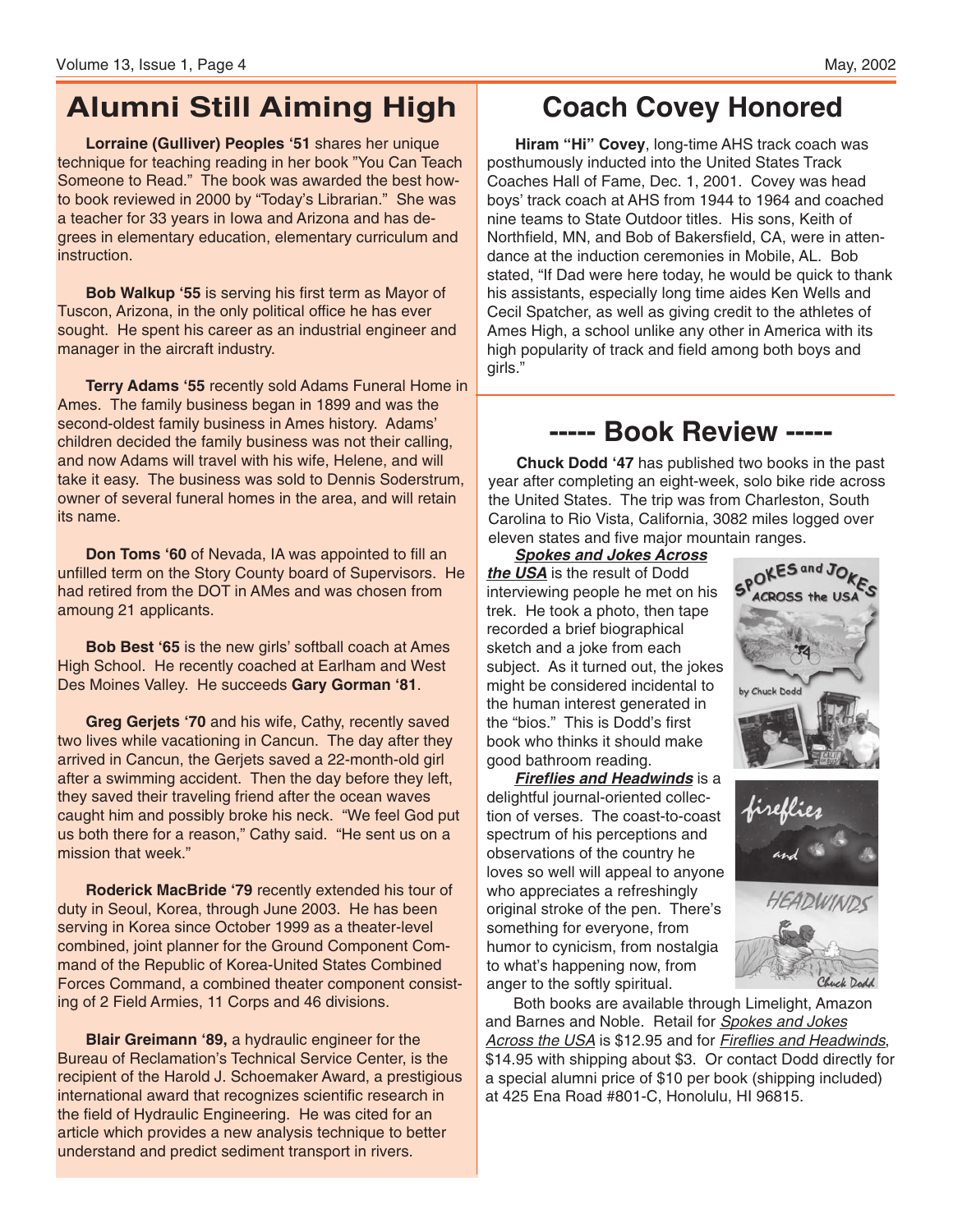# **Memorials**

The Ames High School Alumni Association has received the following memorials since the last newsletter. Memorial funds go into the Memorial Scholarship Fund for AHS seniors.

In memory of **Zac Dunlap, Sr. '34** by Shirley (Stevens) Freshwaters '55 In memory of **Rolfe Lowrie '64** by Mary Montgomery '64 In memory of **Cynthia (Moore) Smith '66** by Sherry (Netcott) Stowe '66 In memory of **Joyce (Abbott) Berhow '56** by Jan (Gore) Egemo '56 In memory of **Tim Haviland '78** by Kathryn (Spear) Little '64 In memory of **Everett G. Ritland, staff** by Margaret (Lee) Koch '59 In memory of **Hi Covey, staff** by Robert F. Rowell '63 In memory of **Ralph D. "Mike" Morris '23** by Virginia (Chloe) Morris '51

In memory of **Cornelia "Niki" Buck '42** by Marie (Schaller) Johnson '67

In memory of **Albert E. Jones '42** by Gloria (Jones) Erickson '71

In memory of **Marvin S. Munson, Jr. '48** by Robert S. Munson '51

In memory of **Beverly (Dunlap) Warner '42** by Phyllis (Anderson) Rademacher '42

# **Some Have Left Us**

The following alumni are known to have died in recent years. Those listed in previous newsletters are omitted here. Some information is incomplete. If you have more information or unreported deaths, please advise the AHSAA. **A complete listing of all known deceased alumni is available at www.ahsalum.org.**

| Class        | Name                                     | Date of Death | Place of Death        |
|--------------|------------------------------------------|---------------|-----------------------|
| '20          | Moore, Esther Virginia (Stevens) 5/12/99 |               | Peshtigo, Wisc.       |
| '25          | Davidson, Margaret E.                    | 1/2/02        | Ames, Iowa            |
| '28          | Stiles, Frances Smythe                   | 12/9/01       | Ames, Iowa            |
| 31           | Elbert, Dorothy S. (Goosman)             | 11/28/01      | Ames, Iowa            |
| 33           | Arrasmith, Robert E.                     | 2/8/02        | Ames, Iowa            |
| 36           | Akin, Virginia Marie (Darlington)        | 5/30/01       | lowa City, lowa       |
|              | Canady, Jack L.                          | 1/26/02       | Mason City, Iowa      |
|              | Owens, Laurence Edward                   | 2/12/02       | Rancho Mirage, Calif. |
|              | Paulson, Evelyn L. (Vogt)                | 3/30/02       | Ames, Iowa            |
| '37          | Kelso, Dorothy Rae (DeFore)              | 1/10/02       | Des Moines, Iowa      |
| 39           | Hinebaugh, Geraldine (Hartman)           | 9/2/94        | McHenry, Md.          |
|              | Nye, Dorothy (Geataganus)                | 4/8/01        | Corpus Christi, Texas |
| $40^{\circ}$ | Busby, Dwight                            | 2/24/02       | Phoenix, Ariz.        |
| 41           | Young, Donald W.                         | 1/31/02       | Ames, Iowa            |
| 42           | Coleman, Kenneth W.                      | 3/3/02        | Ames, Iowa            |
|              | Jones, Albert E.                         | 1/2/02        | Ames, Iowa            |
|              | Kauffman, Eldon Robert                   | 10/11/00      | DeGraff, Ohio         |
|              | Perry, John B.                           | 1/5/02        | Moore, Okla.          |
|              | Skeen, Charlotte (Boggie)                | 3/23/98       | Chebanse, Ill.        |
| 46           | Bly, Arba Myrnelle (White)               | 2/13/02       | Quitman, Ark.         |
| 48           | Birdseye, Beverly (Abbott)               | 2/14/02       | Des Moines, Iowa      |
|              | Davis, Richard D.                        | 1/23/99       | Walworth, N.Y.        |
| 49           | Huse, Donald R.                          | 12/12/01      | Vancouver, Wash.      |
|              | Jensen, Mary Anne (Clark)                | 8/15/73       | Waterloo, Iowa        |
| 53           | Johnson, Barbara Jean (Abbott)           | 2/6/02        | Ames, Iowa            |
| 55           | Ayres, Jack E.                           | 4/11/01       | ?                     |
|              | Smith, Ian D.                            | 3/9/02        | Baltimore, Md.        |
| '59          | Barnes, Marilyn Joyce (Blaess)           | 1/24/02       | Independence, Mo.     |
| 61           | Sprague, Larry L.                        | 1/13/02       | Sioux City, Iowa      |
|              | Taylor, James Nathan                     | 4/10/02       | Flatonia, Texas       |
| 63           | Thorson, Wayne                           | 1/19/02       | Ames. Iowa            |
| '77          | Harrington, Reginald                     | 12/20/01      | Aurora, Colo.         |
| 82           | Tate, Lisa Jane (Sogard)                 | 2/24/02       | Waterloo, Iowa        |
| 89           | Sposito, Philip Vincent                  | 4/1/02        | Ames, Iowa            |
|              |                                          |               |                       |

In memory of

#### **Robert Daniel Schaeffer '58** by Gayle K. Schaeffer

In memory of **Charles Eugene Dahm '60** by Patricia (Dahn) Flores '61

In memory of **Jim Overturf, staff Everett Ritland, staff Ray Smalling, staff Kenneth Wells, staff** by Betty Lea Trout, staff In memory of **Jean (Griffith) Knutson '40 Marjorie (Griffith) Snyder '40** by Marilyn (Griffith) Shockley

In memory of **Craig Henry Jordan '70 Raymond Smalling, staff** by Janis (Jordan) Dickens '67

In memory of **Nancy (Houge) Hadaway '68 Laura (Lenning) Clark '68** by Beth (Cummings) Solem '68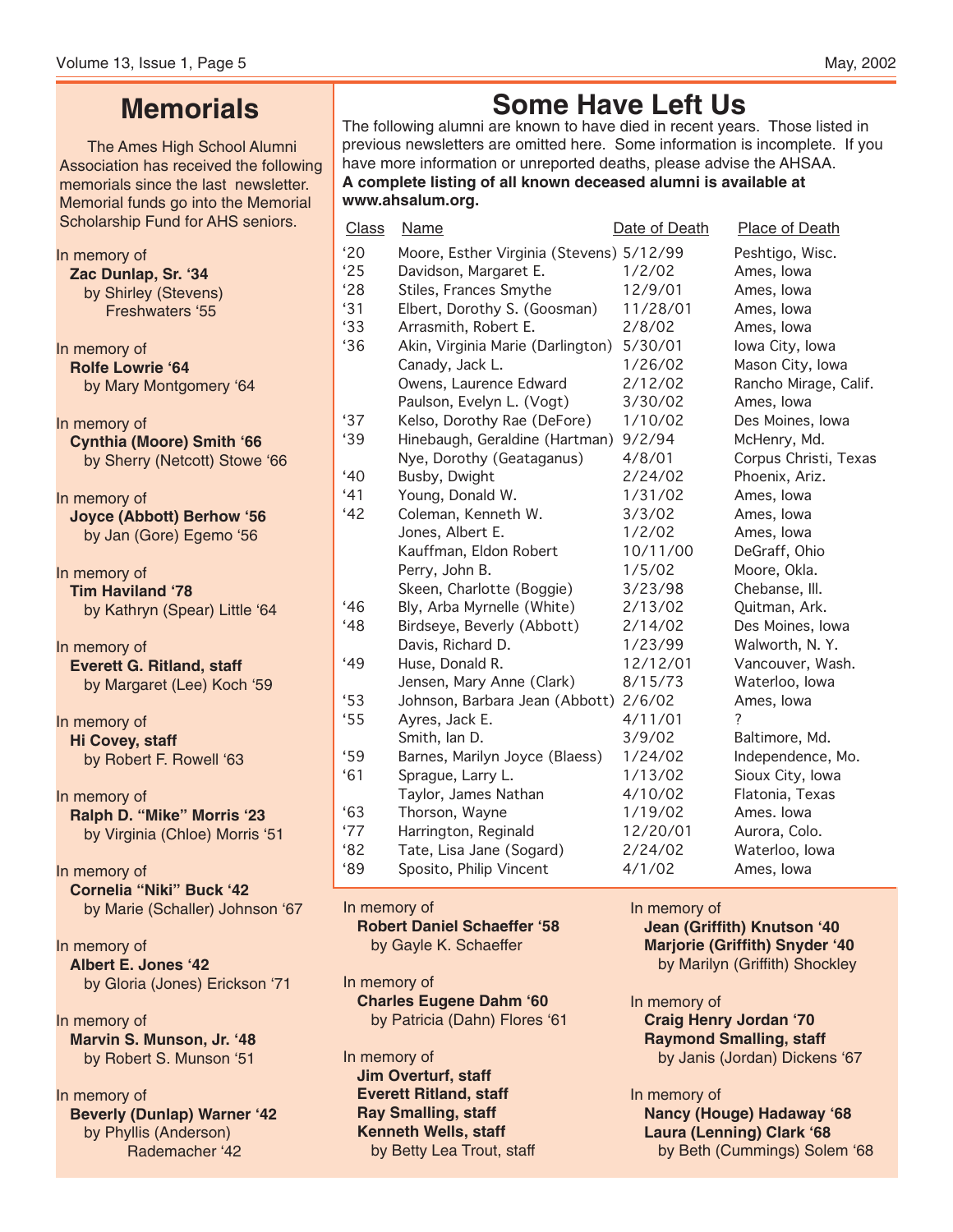# **AHS Yesterday** (excerpts from AHS Spirits)

#### **1992 (10 years ago) ... Fresh Start**

As the varsity football team walked on the practice field in early August, they knew that this would be a tough season. This was the first year of the new Central Iowa Metropolitan Conference. They would be forced to fight for every yard and struggle for every first down, because the foes they would face proved to be some of the best teams in the state. Five of the seven teams from the National Division made it to the state playoffs; Ames was not among them.

#### **1972 (30 years ago) ... Homecoming Bonfire**

For the first time since World War II, Ames High had a homecoming bonfire. Despite an overabundance of smoke and rain, the bonfire brought a large crowd. Due to the allday drizzle much of the fuel was wet, making the fire difficult to light. Also, instead of the traditional ten or twelve nominees for Homecoming queen, this year students were to choose fifteen candidates. Numerous ties resulted in twenty-one candidates.

#### **1942 (60 years ago) ... AHS is Talking About**

War...the breathtaking suddenness with which it was upon us, the sadness which it has already brought and will bring, the vastness of it...pin money that was spent for defense stamps instead of cokes...the diminishing number of cars around the school as students began to feel the tire shortage...the advent of cuffless trousers and skirts without pleats in order to save material...the war slogans - "Remember Pearl Harbor" and "Keep 'Em Flying"...the haggard complexions as students' schedules were upset by War Time...the clear complexions as sugar followed rubber on the rationed list...the ever increasing number of radio programs broadcast from the service camps...first aid, canteen service, Red Cross sewing...the new earnestness of the seniors as they contemplated going into war work; entering the army, navy or marine corps; or concentrating on cramming a full college course into three short years.

#### **1917 (85 years ago) ... Debate**

As Ames High is ever ambitious for her name and always eager to try her hand at anything new, she decided to have a debating team this year. A preliminary contest for the choosing of the team was held in the early part of the year. Their first meeting was with Carroll High. The question up for debate was: "Resolved that the several states should adopt a system of compulsory industrial insurance, constitutionality granted." Our team was rather unfortunate and was defeated by Carroll, due to the fact, perhaps, that the Carroll speakers were more experienced debaters.

# **AHS Today**

#### **Presidential Scholar Finalists**

Five Ames High School seniors were named Presidential Scholar finalists this year. They are Geoff Thompson, Beth Bastiaans, Laura Lutz, Mary Kolner and Evan Herrnstadt. All five are also National Merit Scholars. "It speaks volumes for Ames High," said Mike Avise, the school's associate principal. Since 1964, Ames High has had 10 Presidential Scholars.

#### **Blood Drive**

AHS students participated in a blood drive arranged by the Senior Senate. Staff from Mary Greeley Blood Bank set up in the corner of the media center, and students came two by two for most of the day. "There used to be a tradition of doing a blood drive at Ames High," said Rachel Jones, a member of Senior Senate. "We are trying to revive the tradition."

#### **Basketball/Swimming**

Congratulations to Coach Joel Sullivan and the girls' basketball team for advancing to the second round of the girls' regional tournament. The girls ended the season with a 14-9 record.

Congratulations to Coach Dan Flannery and the boys' swim team who captured both the dual season conference championship and the conference meet championship. They completed an outstanding season with a state runnerup finish. The Iowa High School Swimming Coaches Association named Coach Flannery "Coach of the Year."

#### **AHS Science Olympiad**

The Ames High School Science Olympiad team captured the state title March 9. The team will compete at nationals at the University of Delaware in Newark, Delaware, May 17-18.

#### **Quiz Bowl**

Ames High's quiz bowl team competed in the Nations Knowledgemaster Open Tournament in December. Over 1,000 teams participated from around the country. Ames won the Iowa State Championship for the sixth consecutive time over 48 other teams and finished 36th in the nation.

#### **Football Academic Honor**

Ames High's Nathan Ward was selected to the 2001 Academic All-State team by the Iowa Football Coaches Association. Ward had a 4.0 grade-point average last semester and was one of only 16 players chosen.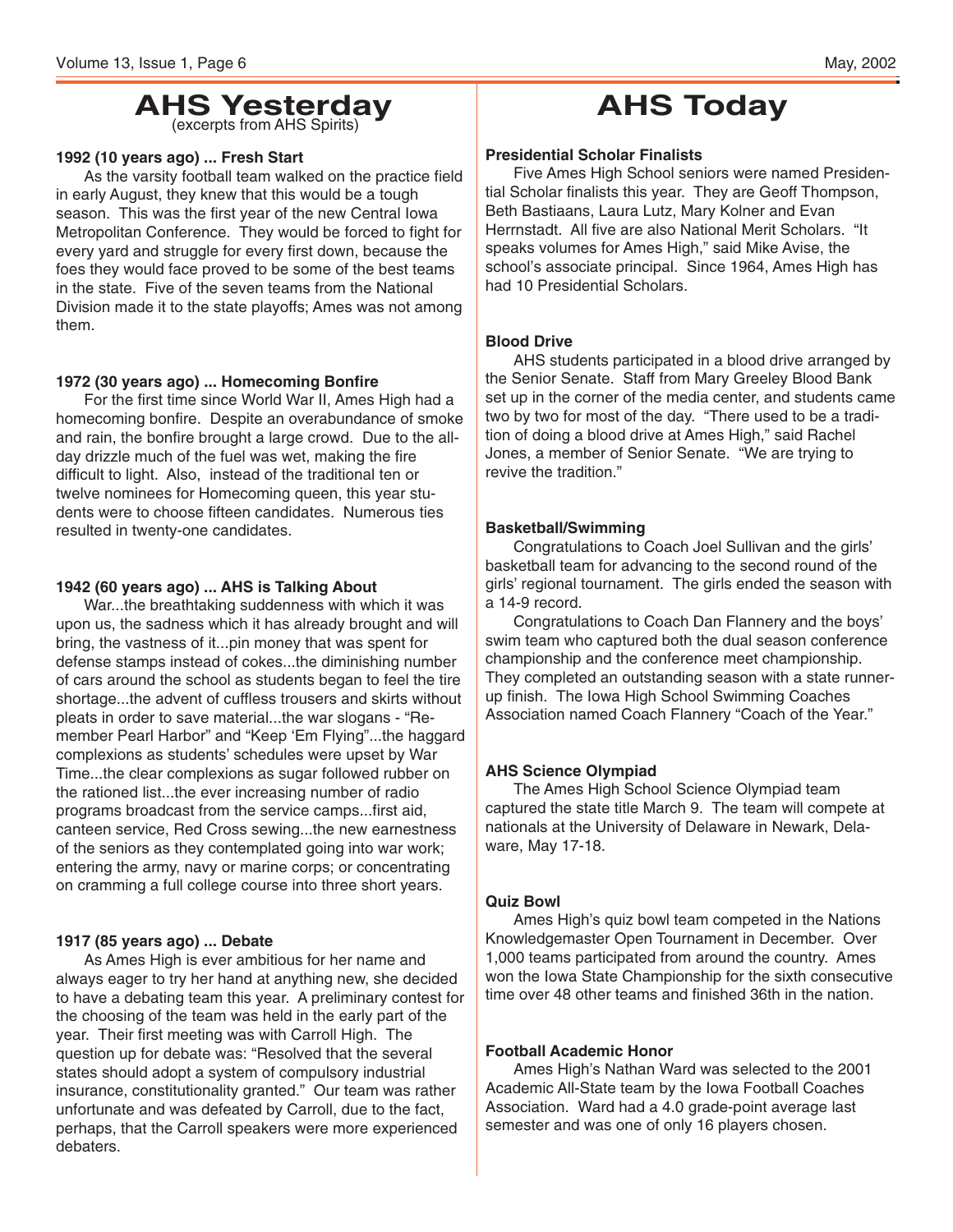| <b>Membership Blank</b>                                                                                                                                                                           | <b>Membership Blank</b>                                                                                                                                                                 | <b>Membership Blank</b>         | <b>Membership Blank</b>                                                                                                                                                                                              |
|---------------------------------------------------------------------------------------------------------------------------------------------------------------------------------------------------|-----------------------------------------------------------------------------------------------------------------------------------------------------------------------------------------|---------------------------------|----------------------------------------------------------------------------------------------------------------------------------------------------------------------------------------------------------------------|
|                                                                                                                                                                                                   | Mail to Ames High School Alumni Association, 1921 Ames High Drive, Ames, IA, 50010. Make checks payable to AHSAA.                                                                       |                                 |                                                                                                                                                                                                                      |
|                                                                                                                                                                                                   | Please circle membership dues enclosed: 1 year - \$6.00 2 years - \$11.00 3 years - \$15.00                                                                                             |                                 |                                                                                                                                                                                                                      |
| Additional Donation enclosed: \$                                                                                                                                                                  |                                                                                                                                                                                         | Memorial enclosed: \$__________ |                                                                                                                                                                                                                      |
|                                                                                                                                                                                                   |                                                                                                                                                                                         |                                 | Graduation Year: ____________                                                                                                                                                                                        |
|                                                                                                                                                                                                   |                                                                                                                                                                                         |                                 | Graduation Num: ___________                                                                                                                                                                                          |
|                                                                                                                                                                                                   |                                                                                                                                                                                         |                                 | (first number on name label)                                                                                                                                                                                         |
|                                                                                                                                                                                                   |                                                                                                                                                                                         |                                 |                                                                                                                                                                                                                      |
|                                                                                                                                                                                                   |                                                                                                                                                                                         |                                 |                                                                                                                                                                                                                      |
|                                                                                                                                                                                                   |                                                                                                                                                                                         |                                 |                                                                                                                                                                                                                      |
|                                                                                                                                                                                                   |                                                                                                                                                                                         |                                 |                                                                                                                                                                                                                      |
|                                                                                                                                                                                                   |                                                                                                                                                                                         |                                 |                                                                                                                                                                                                                      |
|                                                                                                                                                                                                   |                                                                                                                                                                                         |                                 |                                                                                                                                                                                                                      |
|                                                                                                                                                                                                   |                                                                                                                                                                                         |                                 |                                                                                                                                                                                                                      |
|                                                                                                                                                                                                   | Suggestions / comments for the AHAA (special events, newsletter ideas, anything): ____________________________                                                                          |                                 |                                                                                                                                                                                                                      |
| <b>Book Order Form</b>                                                                                                                                                                            | <b>Book Order Form</b>                                                                                                                                                                  | <b>Book Order Form</b>          | <b>Book Order Form</b>                                                                                                                                                                                               |
|                                                                                                                                                                                                   | Mail to Ames High School Alumni Association, 1921 Ames High Drive, Ames, IA, 50010. Make checks payable to AHSAA.                                                                       |                                 |                                                                                                                                                                                                                      |
|                                                                                                                                                                                                   |                                                                                                                                                                                         |                                 | Graduation Year: ______________                                                                                                                                                                                      |
|                                                                                                                                                                                                   |                                                                                                                                                                                         |                                 |                                                                                                                                                                                                                      |
| *** 2001 Ames High School Alumni Directory ***<br>"Ames - From Marsh to Modern City" by Farwell Brown<br>"Ames in Word and Picture" by Farwell Brown<br>"Once Upon A Time" by I.W. (Red) Milliken | (Includes Spirit pictures of every class from 1920-2000.)<br>(a collection of nearly sixty stories about Ames with over 200 photos)<br>(further tales and personal memories - Book Two) |                                 | qty: ______ x \$15.00  subtotal _____________<br>qty: ______ x \$20.00  subtotal ____________<br>qty: ______ x \$20.00  subtotal _____________<br>add \$4.00 postage for each directory or book ordered: ___________ |
|                                                                                                                                                                                                   |                                                                                                                                                                                         | (\$8.00 max for postage)        | <b>TOTAL</b>                                                                                                                                                                                                         |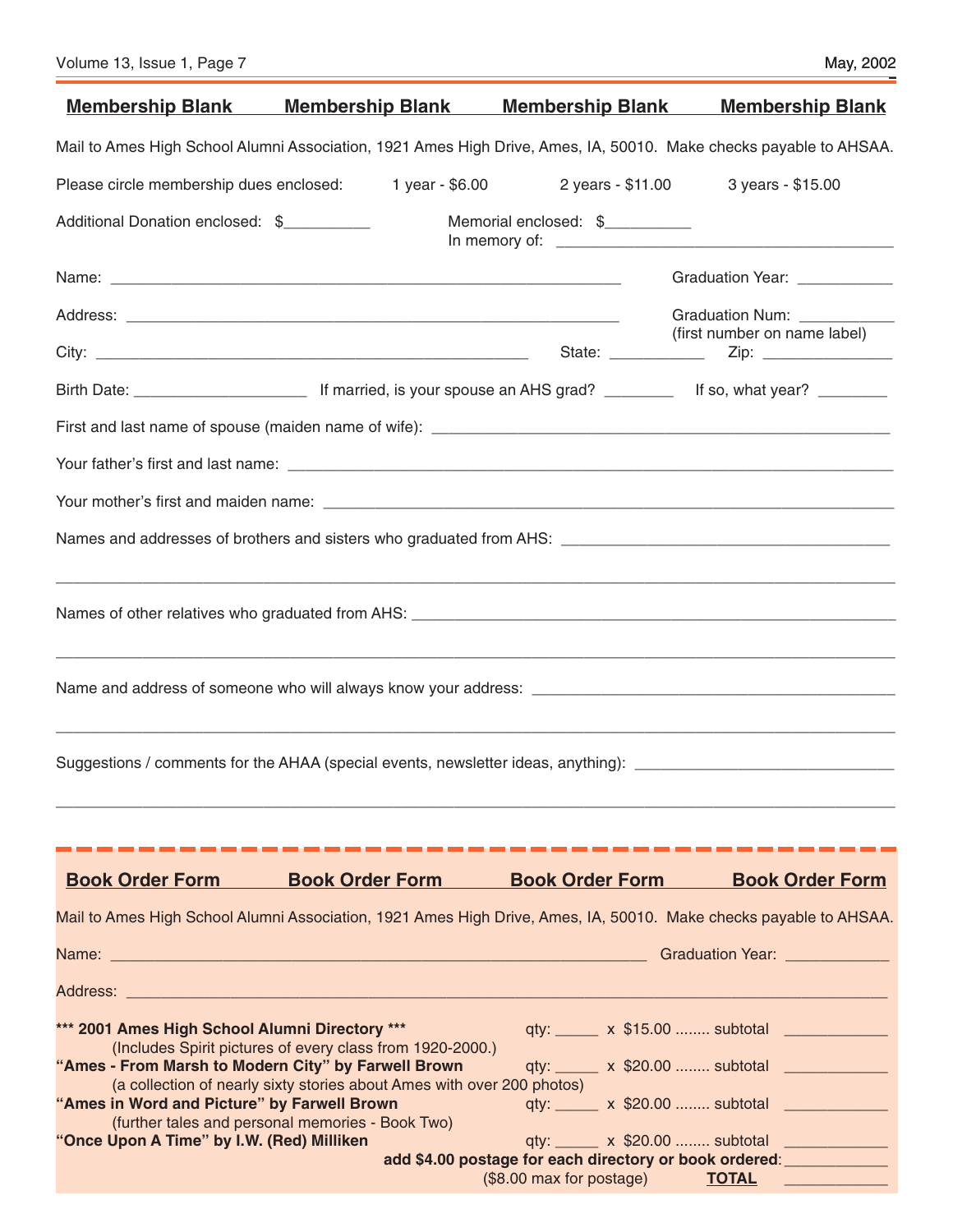#### **LOST GRADUATES**

19 Reis, Gertrude Almeda<br>21 Tavlor, Nelle M 21 Taylor, Nelle M. 22 Douglass, Irwin E. 24 Kallenberg, Helen E. 25 Allen, Lyle Ambrose 25 Knapp, F. Raymond 27 Guthrie, Jean 27 Mansfield, Josef V. 27 Peck, Helen 28 Bisone, Virginia 28 Cox, Edith 28 Fish, Elizabeth 28 Hagen, Fred 28 Hearn, Pauline 28 Herrmann, Martha 28 Hoxie, Louise 28 Kopf, Eleanor 28 Moore, Helen G. 28 Morrison, Dale 28 Morrison, Gale 28 Turner, Mildred zo Turner, iwildre<br>29 Baker, Leone 29 Campbell, Phyllis 29 Gehringer, Dorothy 29 Jensen, Ephram 29 Miller, Sam 29 Neeman, Tait 29 Sheahan, Pearl 29 Smith, Dorothy 29 Thomas, Elsie 29 Treon, Elva 30 Apple, Eleanor 30 Carpenter, Carol 30 Lytle, Jeanette 30 Mcdonald, Thomas 31 Heuerman, Mildred 31 Lenhart, Harriet R. 31 McKinley, Earl 32 Creighton, Ruth 32 Critzman, Carol R. 32 Dickeson, James Merle 32 Homan, Marjorie F. 32 Howard, Dorothy M. 32 Mills, Alice Pattee 32 Todd, Fred<br>33 Anderson, Fldon W 33 Anderson, Eldon W 33 Dixon, H. Maynard 33 Gonder, Margaret Ellen 33 Griffith, John Martien 33 Hunt, Esther I. 33 Poulos, Louis T. 34 Agard, Esther E. 34 Armstrong, Elsie Fronsdahl 34 Conn, Delorus 34 Cowan, Loretta M. 34 Craig, Alice L. 34 Farber, John L. 34 Gill, Irene B. 34 McVey, Maxine Amelia 34 Parks, Kathryn Alice 34 Peel, Kathryn Jane 34 Scoltock, Mary E. 34 Viggers, Virginia Frances<br>35 Jewett, Howard 35 Jewett, Howard 35 Smith, Betty R. 36 Mcnutt, Mary Merle 36 Shedd, Robert K. 36 Thomas, Homer E. 37 Bennett, Robert 37 Umble, Ruth Irene 37 Wildman, Josephine Grace 38 Beach, Harold 38 Burkhardt, Bertha M. 38 Cronan, Geraldine R. 38 Gastrock, Edalee Esther 38 Woosley, Dorothy 39 Bland, Celia Mae 39 Browne, Josephine May 39 Buck, James Warren 39 Clements, June Hazel 39 Curtis, Reiley 39 Hayes, Patricia Lea 39 Hoyt, Harold Newman 39 Klos, Catherine May 39 Reeves, Patricia Mae 39 Sussman, Betty 40 Cooper, Robert J. 40 Hall, Carlyle Jennings 40 Hensler, Norma Jeanne 40 Hubbard, Marjorie R. 40 King, Mary Elsie 40 Knight, Jeanne L. 40 Turner, Janet Louise 41 Benton, Jean 41 Burdick, Dorothy Irene 41 Burk, Marion 41 Combs, Mary Jean 41 Cook, Dorothy Mae 41 Landers, Dolores 41 Remley , Joan Elizabeth 41 Wetter, Ruth Frances 42 Anderson, Keith H. 42 Hovde, Patricia 42 Moomaw, John E. 43 Grider, Howard G. 43 Hanline, Avice M. 43 Thompson, Barbara J. 43 Williams, Betty Jean 44 Kinzer, Carlyle 44Lange, Elmer R. 44 Mccormack, William<br>44 Thomsen, Erlene 44 Thomsen, Erlene 44 Weiser, Charles Bruce 45 Butters, Lauren 45 Jefferson, Gordon 45 Penna, Betty Jo 45 Thurmond, Frances Olive 46 Nelson, Stanley Harris 46 Nolta, Yvonne Marie 46 Rhodes, William Sydney

48 Altemeier, Mary Louise 48 Crawford, Joan Rue 48 Debruyn, Robert Ivor 48 Lawrence, Robert W. 48 McCarty, Charles Merrill 48 Ross, Dale R. 48 Schaefer, Vernon Herbert 49 Carpenter, Norma Jean 49 Green, Judith Ann 49 Rahamer, Doris Loriene 50 Carpenter, Betty Jo 50 Tripp, Richard Buel 51 Knox, Lynn Louise 51 Mcdaniel, Gordon F. 51 Nadorff, Rita Mary 52 Anderson, Tom J. 52 Jager, Anne Jacob Renee 53 Davis, Gordon L. 53 Gibson, Patricia E. 53 Peterson, Kenneth E. 53 Skoog, Richard Allan 54 Clark, James R. 54 Grisham, Mollie Colleen 54 Sucher, Marilyn Jane 54 Woods, Ronald Kay 55 Hernandez, Wagner 55 Wilson, Shirley Esta 56 Jackson, Irene Janice 56 Millard, Doris Marie 56 Paulson, William T. 56 Swann, Alan H. 57 King, Ronald Earl 57 Larsen, Maurine Carol 57 Witter, Doris Anne 58 Lowther, John Richard 58 Sclarow, Joan Lee 59 Poole, Carey E. 60 Batman , Bruce 60 Bush, Ronald C. 60 Jordan, Donald Titus 61 Barnes, Ronald Leroy 61 Ray, Robert Luther 61 Wright, Sharon Kay 62 Dawson, Sally Jo 62 Pirtle, Dianna May 62 Ruggless, Ren Howorth 63 Bonanate, Giovanni 63 Crain, Jean Elizabeth 63 Davidson, Charles Edward 63 Gray, Carolyn S. 63 Lint, Kenneth W. 63 Noland, Joe Charles 63 Peterson, Stephen John 64 Caquelin, Robert William 64 Caven, Mary Alice 64 Conner, Rose Marie 64 Cross, David Lynn 64 Good, Marlene Kay 64 Johnson, La Dawn 64 Keisler, Ann Miller 64 Reitz, Betty Ann 64 Thompson, Mary Teasdale 64 Watkins, Terrence A. 64 Wright, James George 65 Bennett , Danny Eugene 65 Horn, Judith A. 65 Olson, Ronald G. 65 Rouleau, Mary Jo 65 Strickland, Michael J. 66 Johnson, Donna Marie 66 Myers, Claudia Marie 67 Baker, Barry James 67 Gibbs, Richard Dale 67 Hutchison, Lynn Rae 67 Johnson, Marsha Rae 67 Pace, Steven Donald 67 Smith, Karen Ann 68 Connor, Ann Louise 68 Dohrmann, Elfi Monika 68 Evans, Barbara Jean 68 Hammer, David Lawrence 68 Hickman, Kathryn Anne 68 Hickman, Marsha Lyn 68 Klein, Kaye Debra 68 Lee, Donetta Jean 68 Miller, Paul Hesse 68 Millett, Debra Sue 68 Pace, David Craig 68 Sayers, Dirk Brian 68 Schmidt, Charlotte 68 Ullestad, Diane Lynn 68 Weigel, Thomas Ernest 69 Bruton, Renee Leah 69 Michael , Robert Todd 69 Page, Cynthia Carole 69 Zehngraff, Pia 70 Aulin, Eva Christina 70 Buchman, Cherie June 70 Gomez, Patricia Bedoya De 70 Grewell, Gene Merwyn 70 Hird, Marilyn Virginia 70 Jarvis, Joyce Murry 70 Jess, Barry Thomas 70 Marjanovich, Mashenka Stevan 70 Moore, John Thomas 70 Raykovic, Lola 70 Ruedenberg, Ursula Hedwig 70 Schmidt, Christian 70 Scott, Laura Margaret 70 Zurheide, Ruth 71 Barnard, Ruth Anna 71 Christensen, Lee M. 71 Decampos, Regina Marcia Antunes 71 Gray, John Robert 71 Henderson, Jamie Lee 72 Barnett, Lowell Leroy 72 Chirapanda, Suthiruck 72 Eklund, Lena 72 Eugene, George S. 72 Fisher, Marvin

72 Iten, Ruth 72 Ito, Norma Tiemi 72 James, Mary Alberta 72 Kilberg, Debra Ann 72 Linzenbold, Eva Ilona 72 Rhoads, Mary Kathryn 72 Russell, Dean Charles 72 Sorrells , James D. 72 Thies, Kathryn Hurst 73 Barnard, Mary Ilene 73 Brady, Eugene Gregory 73 Davis, Donald Eldon 73 Davis, Ronald Dale 73 Kline, Terryl Lynn 73 Mischke, Thomas Russell 73 Smith, Connie Jean 74 Asp, James Willis 74 Becker, Joy Denise 74 Busse, Daniel Thomas 74 Eugene, Mary 74 Hogan, Kyle David 74 Johnson, Kristie Lee 74 Lewis, Samuel M. III 74 Neptune, Jacqueline Francoise 74 Sherod, Diane Kay 75 Bell, Keith Harold 75 Bhimani, Muhammad Akbarali 75 Bulkley, Teresa 75 Buzzard, Barbara K. 75 Elwood, Andrew Karl 75 Hall, Jadie J. 75 Lepage, Diana Blanche Francoise 75 Meyer, Kevin Scott 76 Baena, Marly C. Da Silveira 76 George, Sheryl Ann 76 Ghobadi, Fahimeh 76 Knoll, Bonnie Lynn Lloyd 76 Minaei, Mohammad Reza 76 Moody, Angela Rose Farris 76 Nilsson, Per Ingemar 76 Sheikholeslami, Fariba 77 Ahmadi, Parvin 77 Barta, Christine Jane 77 Eshaghzadeh, Alborz 77 Eshaghzadeh, Roya 77 Gillespie, Dale Raymond 77 Lockamy, Derek John 77 Michaud, Lorraine Jean 77 Mostajeran, Fatomeh 77 Ochoa, Maria Lucia 77 Runge, Sheryl Lynn 77 Yamin, Simin 78 Abbott, Scott Edward 78 Howard, Zizi Telewoda Bia 78 Luke, Lisa Ann 78 Piroozbakhsh, Ali 78 Porheidar, Fatomeh 78 Rafieha , Ali-Reza 78 Rasolkhani, Mahwash 78 Strand, Thomas R. 18 Stuart, Harold Roger 78 Wilcox, Joyce Eileen 78 Zojaji, Shahrokh 79 Ambrosy, Nan Lee 79 Gronberg, Karin 79 Hariri, Zainab Salem 79 Mahdavi, Muhammad Ali 79 Messines, Anne 79 Miller, Todd Lloyd 79 Monibi, Rana 79 Nayeri, Maryam Fatemi 79 Peterson, V. Wayne 79 Pruismann, Amy L. 79 Roberts, Mark Allen 79 Sasso, Mohammed Sami 79 Shahghasemi, Hojatollah Hojat 79 Shojaeddini, Ahmad 79 Tabesh, Ali Reza 79 Wiese, Debra Anne 80 Abbott, Lisa Elaine 80 Al-Mansour, Khaled Sulaiman 80 Borazjani, Amir 80 Carlson, Cynthia Carol 80 Monemi, Shahriar 80 Pourabbas, Fariborz 80 Power, John F. 80 Razmpour, Bahman 80 Sohrabian, Fereidoon 80 Stuart, Kimberly Ann 81 Anderson, Jedd David 81 Benson, Helen Louise 81 Cline, Julie Ann 81 Ficken, David William 81 Huynh, Hue 81 Huynh, Phat 81 Jones, Brian Keith 81 Kifel, Nasser Abdallah 81 Laughlin, Elisa C. 81 Long, Robin Michal 81 Nelson, Susan Denise 81 Stark, Sandra Lee 81 Verser, Cynthia Carol 82 Doan, Diep Thi Ngoc 82 Gaetano, Pamela Sue 82 Isenberger, Kelly 82 Johnson, Kerry Michael 82 Kunerth, Myla Marguerite<br>82 Ocadiz-Garcia Elisa 82 Ocadiz-Garcia, Elisa 82 Ocadiz-Garcia, Silvia 82 Twombley, Lisa Anne 82 Wilson, Mark D. 82 Wilson, Robert Anthony 82 Yanda, Jill Elizabeth 82 Young, Lori Kaye 83 Bortz, Elaine Marie 83 Davis, Jeffrey Alan 83 Davis, Melvin Douglas 83 Dhanani, Aurangzeb A. 83 Doan, Dung Thuy 83 Hsu, Stephen D. H.

83 Jordan, Todd R. 83 Larson, Robert L. 83 Morales, Carolina Urioste 83 Munson, Richard C. 83 Ro, John Douglas 83 Toth, Joseph 84 Beck, Jason Eugene 84 Blair, Thomas Patrick 84 Chambers, Glenn Allan 84 Dhanani, Azam 84 Gaetano, Peter Jeffrey 84 Grimm, Randy James<br>84 Krecht, Helal Hanni 84 Krecht, Helal Hanni 84 Ludwig, Lori Anne 84 Mote, Christopher Jon 84 Nevins, Jennifer Christine 84 Piatkowski, Anna Christyna 84 Rood, Timothy S. 84 Spraggins, Brian Keith 84 Taylor, Jennifer 85 Arnold, Charles Brent 85 Dahiya, Indu Rani 85 Dougan, Anne Marie 85 Ewing, Ingrid Leigh 85 Liu, Quowona Peter 85 Nauman, Matthew James 85 Stout, Kenneth Darrel 85 Toth, Agnes 85 Trebes, Anja 86 Andersin, Lars Georg 86 Conley, David 86 Davenport, Michael James 86 Havlin, Jeffry Lynn Jr. 86 Moore, Scott Melvin 86 Sjoblom, Kara Sue 86 Stanford, James Norris 86 Yates, Karen Margaret 86 Yates, Mark Lawrence 87 Chahal, Prem Jeet 87 Martin, Michael Richard 87 Taher, Zafer Saef 88 Baptiste, Corey Brian 88 Brooks, Shawn Patrick 88 Hilsenbeck, Larry T. 88 Hollings, Kristin Anne 88 Huff, Raymond Lloyd 88 Nok, Paulie Lek 88 Sworden, Nathan Eric 88 Yom, Toeum 89 Arends, Neil Joe 89 Bryan, Stephanie Michelle 89 Bucklin, Richard Allan 89 Chung, Dong Hee 89 Gregory, Ronald Eugene 89 Greimann, Amy Tu 89 Herman, Michael William 89 Lomantow, Judicia 89 Saintcharles, Persephene Anne Debates 89 Scott, Sarah Margaret 89 Strable, Michelle Lynn 89 Truong, Minh Lap 89 Yin, Zhihong 90 Dean, Hester Rhea 90 Fashbaugh, Martin Jolian 90 Homan, Dorie Anne 90 Hutchison, Tina Marie 90 Lee, Ty Van 90 Royal, Kirsten Melanie 90 Watts, Gretchen A. 90 Westbrook, Shannon Jo 91 Brogmus, J. Matthew 91 Chahal, Pramilla P. 91 Gardner, Beverly Sue 91 Hager, Juvilyn Doroquis 91 Long, Cynthia Kathryne 91 Mardi, Dewantoro 91 Rattanavongsa, Tata Chanthasone 91 Rope, Scott Michael 91 Sugiri, Punto Eribowo 91 To, Nguyen Dinh 91 Vickery, Terry Michael Jr. 92 Barandiaran, Miguel Angel 92 Benbow, Wyston Robertson 92 Canow, Carolyn Theresa 92 Chu, Jenny 92 Hatfield, Jolene Rae 92 Hoekema, Eric Matthijs 92 Kaczmarek, Jeffrey Thomas 92 Madison, Jennifer Ann 92 Puspitasari, Nyoman Anie 92 Smith ,Kari Ann 92 Tennison, Natalie Paige 92 Wilson, Maurice E. 92 Yom, Tem T. 93 Barandiaran, Luis Fernando 93 Elsberry, Leonard J. 93 Gardner, Jeffrey M. 93 Johnson, Richard Lee 93 Keller, Shirley June 93 Kruse, Shannee Michelle 93 Lang ,Sherry Michelle 93 Odom, Joel Bennett 93 Olberding, Scott Randall 93 Ray, Christene Ann 93 Wilson, Ruth Deborah 94 Beaman, Heather Leigh 94 Benbow, Bronwen Guinevere 94 Bright, Amy Ann 94 Darkoh-Ampem, Michael Ntiamoah 94 Odom, Amy Elizabeth 95 Adair, Nathan E.<br>95 Asar, Asmaa Mohmed-Mahdy 95 Asar, Asmaa Mohmed-Mahdy 95 El-Dars, Sherine Ezz-El-Dine 95 Fetty, Ola D. 95 Mullesch, Laura Ann 95 Westpfahl, Jeremy Scott 95 Xi, Qian 96 Estes, Kurt Dean 96 Grimm, Sasha Diane 96 Hassel, Frank

96 Smith, Porshia T. 96 Sorenson, Jason C. 97 Almestica, Jerimy 97 Christensen, Kate 97 Haq, Usman Ul 97 Hopper, Trevor Gene 97 Jones, Marc Anthony 97 Knapp, Toby Michael Ogram 97 Milavec, Catherine M. 97 Mosesova,Irina A. 97 Mosesova, Sofia Alexandr 97 Schutt, Jennifer Jean 97 Scott, Bridgette Marie 98 Benbow, Evan M. 98 Dennis, Cara Cristine 98 El-Khariby,Howaida Samir 98 Farooq, Umer 98 Fowler, Elizabeth Ann 98 Hickcox, Stacey L. 98 Houser, Tara Lou 98 Meier, Michael Frank 98 Milburn, Wendy 98 Thevathath, Phornsack 98 Thornton,Bryan Asher 98 Umbaugh, Kelly Nocole 98 Vilmont, Adam Francis 99 Craven, Sarah Ellen 99 Floyd, Shannon Leigh 99 Gonzalez, Juan Sebastian Navas 99 Kritz, Jaclyn Shea 99 Sorenson, Angielia Rae 99 Tarbox, Todd M. 00 Brewer, Patricia Ann 00 Coleman, Peterline Georgiana 00 Malooly, Anthony Wilke 00 Watkins, Jordan Michael 00 Yau, Szu-Mun 00 Zheng, Oiyou 01 Chrystal, Jessica Jane 01 Mercer, Shanna Kaye 01 Sturm, Christopher 15 Adams, Mabel 15 Boyd, Ida 15 Bray, Estelle 15 Caldwell, Albert F. 15 Clark, Sarah 15 Coffey, Mary 15 Crawford, Beulah 15 Curtis, Grace 15 Dadisman, S. H. 15 Ford, Ethel R. 15 Giese, Henry 15 Livingstone, Lena 15 Lyman, W.E. 15 McIlrath, Grace 15 McIntosh, Edna 15 Pollard, Warren E. 15 Sprague, Ada 15 Sprague, Mildred 16 Coskery, Louise 16 Fickel, Jessie 16 Fisher, Genevieve 16 Gibson, H.H. 16 McNeal, Wylle 16 Thompson, Robert 16 Thornburg, Mary 16 Turner, Byrle 16 Willsey, Elsie 17 Cation, Janet 17 Miller, Cora B. 17 Mills, Mirah 17 Singer, Harold G. 18 Barnes, Jessie 18 Coffee, Mary 18 Cook, Rosamond 18 Coskery, Louise 18 Miller, June 18 Stewart, Olive 18 Williams, Florence 19 Ball, Miss 19 Blazer, Miss 19 Franke, Miss 19 Koch, Miss 19 McWilliams, Miss 19 Mercer, Miss 19 Rayburn, Wilma 20 Anderson, Ora 20 Britton, Miss 20 Hiller, Miss 20 Kelley, Miss 20 Kenney, Mr. 20 Jones , Elizabeth 20 Nowels, Miss 20 Prentice, Miss 20 Seeder, Mr. 20 Stoddard, Lynn 20 Taylor, Miss 20 Tenney, Miss 21 Berg, Mrs. 21 Bodwell, Miss 21 Clough, Mildred 21 Emmert, Bryan 21 Everts, Jennie Cook 21 King, Miss 21 Wygant, Charles E. 22 Atwood, Evelyn 22 Bradington, Charlotte L. 22 Wilson, Flossie 23 Edwards, Mildred V. 23 Larsen, Mr. 23 Saintclair, F. Aurelia 23 Shaw, John M. 23 Weeks, Faune 24 Barker, Paul 24 Evans, Gladys **LOST TEACHERS**

24 Mcdannell, Lucille 24 Schut ,Rena

96 Rodgers, Jeffrey Brian

24 Shultz, J. F. 24 Stevenson, Herbert 25 Gove, Sarah 25 Krueger, Miss 25 Lare, Howard C. 26 Bauer, Juanita 26 Burnside,Margaret 26 Davis, P. L. 26 Meyers, David L. 26 Peringer, C. J. 27 Kinnier, Susanna 27 Naumann, Martha A. 28 Mcmains, Helen 28 Roberts, Cleo S. 30 Dooley, R. W. 30 Fulton, Isabel 31 Heller, L. H. 31 White, Eva 34 Sherbon, Elizabeth 37 Hunter, Helen 37 Turner, J. Francis 42 Porter, Margaret 43 Menefee, Julia<br>44 Beattie, Harriett 44 Beattie, Harriett 44 Johnson, Kathryn 44 Kester, Florence 45 Braby, Edith 45 Kaplan, Esther 46 Beatty, Ann 46 Miller, Jean 46 Turner, Hubert 48 Laros, Eva 48 Turnbull, James 49 Boswell, Joan 49 Shaeffer, Mary Ellen 50 Witte, Diane 51 Evenson, James 53 Bengtson, Leonard 54 Schnepf, Paula 54 Woods, Marian 56 Doyle, Mary Jean 57 Engelhardt, Douglas 58 Lockhart, Carol 59 Dreesman, Dolores 59 Green, Annette 59 Roberts, Sharon 61 Bartos, Marilyn 62 Cole, Donald C. 65 Foote, Wendy 65 Sabourin, Jan 66 Bonnewell, Gretchen 66 Rowland, Gillian 66 Wright, Jan 67 Closs, Stanley 68 Iverson, Carolyn 68 Osborn, Jan 69 Burton, Caroline 70 Peterson, Karen 71 Carlson, Karen 71 Gilbertson, Jack 72 Dunlap, Kathy 75 Neal, Linda 76 Fedo, Kay 77 McClelland, Dennis 78 Nyhagen, Gwen 78 Springer, Katie 80 Blackburn, Mary Ann 80 Hughes, Patrick A. 80 Meyer, Russel 82 Anderson, Robert L. 87 Cavalcoli, James Daniel<br>87 Lamb Karin 87 Lamb, Karin 88 Torry, Sylvia Juna 93 Campbell, Alan

The Ames High School Alumni Newsletter (ISSN 1055-5196) is published three times a year by the Ames High School Alumni Association (AHSAA). Membership in the AHSAA is \$6 for 1 year, \$11 for two years, \$15 for three years. Membership is open to everyone, not just Ames High School alumni. **The AHSAA meets monthly on the third Tuesday of the month in the AHSAA Office, Room 22, Ames High School. Everyone is welcome to attend.**

The Ames High School Alumni Association can be contacted as follows:

1921 Ames High Drive Fax: (515) 232-774 --or- http://www.ahsalum.org

Ames, IA 50010 email: email@ahsalum.org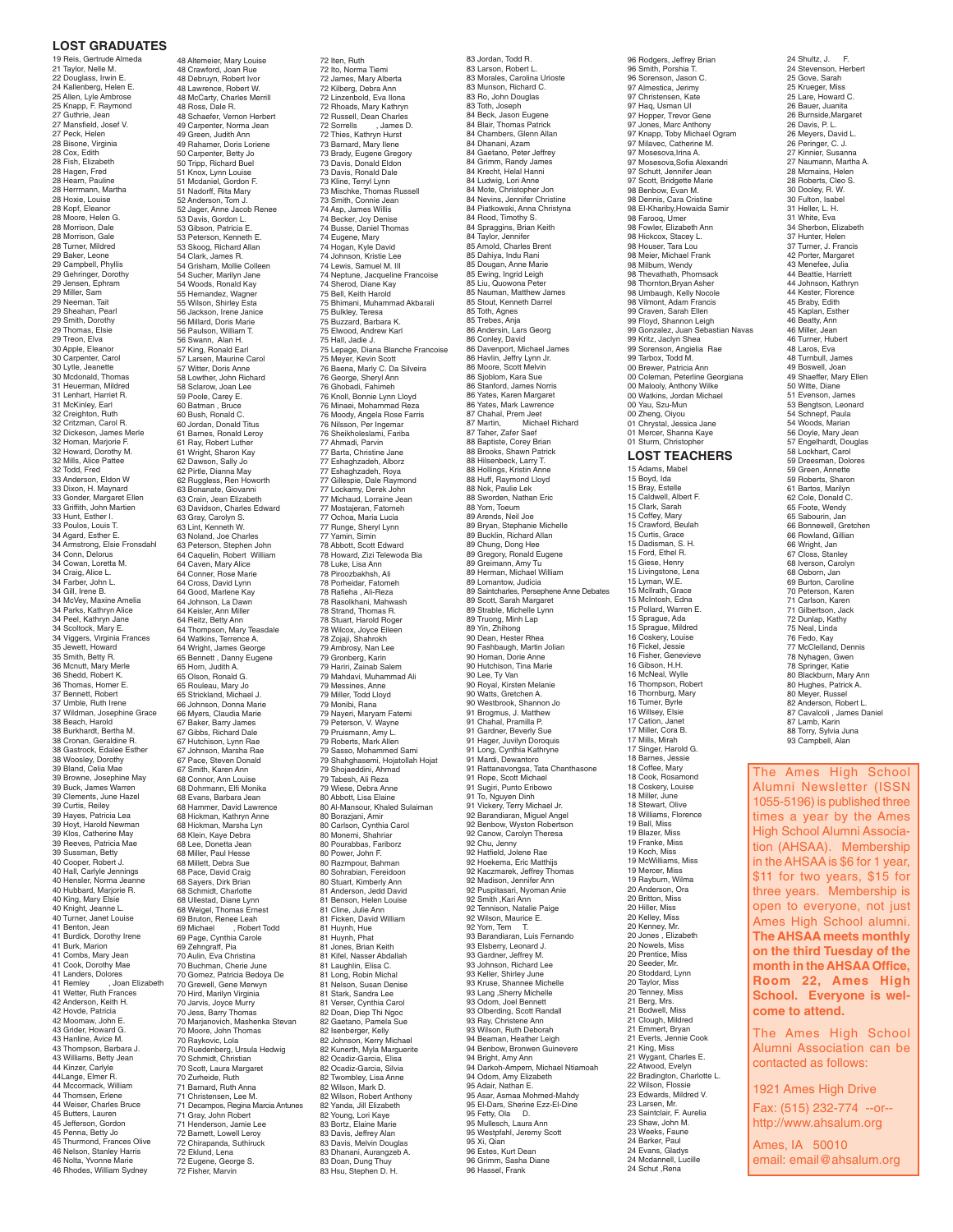# **Ames Education Foundation (AEF) News**

#### **Be Instrumental**

In the spring of 1987 the Ames High School Marching Band proudly marched in the VEISHEA parade sporting brand new uniforms. Ames High has one of the most successful band programs in the state and has grown by more than one hundred students since the last uniform fundraising drive.

Fifteen years later the Ames High School Band once again marched in the VEISHEA parade in brand new uniforms. Thanks to the community, the Ames High School Alumni Association, the alumni and the Band Booster Club, the Be Instrumental campaign's goal to raise \$110,000 was reached and exceeded! Over \$114,000 was raised!

Campaign co-chairs were Janet (Dowell) Lott '73 and her husband, John. Together with parents from the AHS Band Boosters, they worked hard to raise the funds needed. Band directors Homer Gartz and Chris Ewan were very instrumental in the fundraising efforts and led the committee to select the final uniform design.

#### **Phantom Vegas Vacation**

Everyone hit the jackpot at the Phantom Vegas Vacation! Once again the Ames Education Foundation held the annual Support Our Student (SOS), fundraiser that no one attended. The SOS Fund, created by the Ames Education Foundation, helps families struggling to purchase school supplies for their children. For many families this has become a terrible hardship.

This is the fourth year the Phantom non-events have been raising money to help families purchase back-toschool supplies for their children. Over the past three years we have distributed over \$25,000 to the schools to help their students! What an accomplishment!

#### **Strategic Planning-Visioning Committee**

Recent budget cuts and increasing academic and program needs have motivated the Ames Education Foundation to initiate a strategic planning process to serve our students and teachers. A Strategic Planning Committee, comprised of Foundation members and school administrators, is currently drafting a strategic plan to direct the Foundation's development for the next three to five years.

The completed strategic plan will identify fund-raising and development goals and specify an implementation plan that will feature a deferred giving campaign and various endowment campaigns. The goals for future campaigns

will be to provide for facilities, teacher education programs and academic resources sorely needed if Ames schools are to continue their traditional academic excellence.

The Strategic Planning Committee will present a draft of the plan at an end-of-year board retreat. Board member Karen Piconi is leading the Ames Education Foundation in this effort. The goal of the committee is to complete and approve the plan by the fall of 2002.

If you have questions or comments that will be helpful to this process or if you are considering a gift to the Ames School District, please contact Jean Kresse at 515-268- 6630.

#### **Contact the Ames Education Foundation**

The Ames Education Foundation 415 Stanton Avenue P.O. Box 1125 Ames, IA 50014-1125

515-268-6630 Jean Kresse, Development Director jkresse@ames.k12.ia.us www.ames.k12.ia.us



Early April, the uniforms were gifted to the Ames School Board in grand fashion. Twenty-seven band members dressed in full uniform marched into the boardroom and enthusiastically played the Ames High School fight song. Board members, staff and the audience stood and cheered for the band. Many thanks to everyone who made this possible.

Families throughout the Ames Community School District will hear more about the availability of these funds at the end of the school year when their children are given the supply list for next school year. Gifts received this spring will make a difference in the lives of many students this fall.

The fundraising idea began as an April Fool's Day take on the typical fundraiser. Those who got invitations were told it was the "non-event of the season" - a way to give money for a back-to-school supply fund without having to go anywhere. Each year the non-event theme has been different: a Phantom Ball, Phantom Cruise and Phantom Tailgate.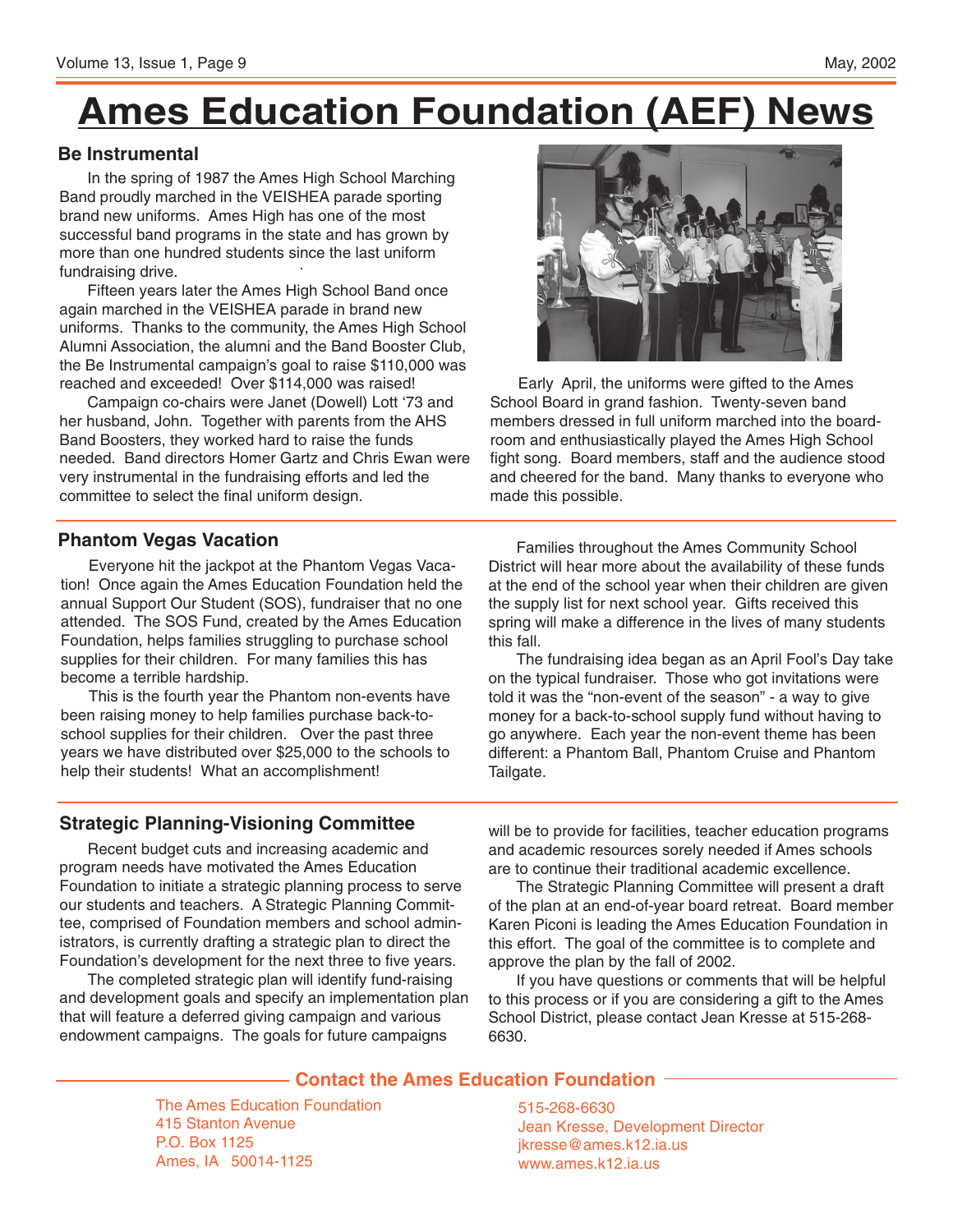## **--- AHSAA thanks you for financial support ---**

The Ames High School Alumni Association has received donations or memorials from the following supporters during 2001. Thank you to all alumni and friends who have generously sent contributions to the AHSAA. All contributions are greatly appreciated. General donations to the AHSAA make it possible to provide the scholarships to Ames High School seniors and to provide support to many high school projects. Memorial donations go entirely into the Memorial Scholarship Fund.  $(* =$  memorial contribution) (Our apologies for any omissions.)

AHS Class of 1991 \*AHS Class of 1978 \*Karl E. Aldinger '47 Michael D. Alfred '62 Richard D. Allen '60 \*Robert C. Amme '48 \*David Bappe '50 \*Norma Bappe '50 Edith Lillie Bartley '57 Betty A. Barrett '40 Marian A. Bender '35 Theresa K. Benson '55 Connie (Moore) Betten '51 Chris G. Bohlen '61 Robert J. Borgmeyer '47 \*Janice L. Bruckdorfer '60 D. Jame Bundy '54 Helen G. Cameron '41 Audrey K. Cammack '66 Ronney L. Case '58 \*Jean (Moldenhauer) Cash'68 Mary Jo (Alfred) Charleston '69 Gwen (Griffith) Chegwidden '35 Nicholas H. Classick '72 \*Sharron L. Clemens '73 Craig O. Cole '73 Edward H. Cox '36 Barbara (Nelson) Eddy '35 \*Sonja Ehrenreich '65 \*Alvin "Bud" Erickson '58 John D. Erickson '41 Margaret E. Ericson '61 \*Chris James Ethington '75 Karin (Everson) Everett '65 Jeff Fetters '85 \*Don L. Finnegan '74 Thomas A. Fleener '85 \*Wallace R. Forman '42

Jeffrey P. Francis '83 \*Nancy L. Francis '51 Shirley (Stevens) Freshwaters '55 Warren C. Friest '38 \*Sarah Beals Fugitt '66 Margaret Fung '67 Gregg Gammack '59 Julie A. Gilman '76 \*Roger M. Goetz '58 James W. Gould '62 Nancy (Jellinger) Graeve '72 Virginia S. Grebasch '78 Pamela J. Greve '78 \*Karen (Houge) Haines '58 Gary Hall '64 \*Mary (Smith) Hanger '43 Jeanne (Wagner) Hansen '66 \*Karen (Ethington) Hendrick '67 Sandra (Keenan) Hodgkin '87 Kevin S. Horner '83 Christine (Payer) Hunziker '75 Gary Hunziker '75 Mildred (Holdredge) Jackson '30 Fred L. "Fritz" Jackson '56 Linda Jackson-Masulli '67 Diane Jetmond-Perigny '63 \*Marcia (Stafford) Jorgensen'67 Everett S. Joy '40 \*Nancy (Fox) Judd '53 G. Frank Judisch '54 DeAnne Julius '67 \*Donna (Ethington) Kaiser '61

Gary R. Kirk '60 Victoria Kirkham '60 Pat (Munson) Knutson '51 M. Arlene Konrady '50 Raymond E. Kooser '47 Brian J. Krausman '90 Jeff L. Kuehl '72 Jeff Larson-Keller '74 Robert E. Lavelle '40 Devon M. Lewis '79 \*Gayle (Bowen) Lindmark '59 \*Patricia (Hadaway) Lowe '71 Dorothea (Hibbs) Lowman '35 Patty Jo (Faber) Lynch '65 Willard J. Madden '36 \*Lisa (Abian) Magner '77 Patricia Ann Mahan '52 \*Michelle (Catron) Mango '84 Scott A. Maxwell '83 Mary Beth McKinney '77 Robert E. Menze '36 John W. Miller '61 \*Leslie R. (Fenimore) Miller '79 Elizabeth S. Morden '91 Florence J. Morrison '39 Kelly (Burrell) Multach '83 Steven J. Nervig '83 \*Donald B. Ostermann '56 \*H. Brown Otopalik '42 Kimberly K. Panton '79 \*Mary E. (Abbott) Pasley '34 \*Nancy (Smalling) Pasley '61 \*Robert G. Pasley '34 Kit K. Powers '75 \*Margo (Dunlap) Reeg '61

Linda (Petefish) Rexroat '69 \*Curt Ringgenberg '82 \*Mary Jo (Hyler) Rhode '63 Richard W. Ross '53 Alfred A. Rothacker '39 \*Catherine S. Sanders '51 Pamela Satre '70 \*Mary D. Schlick '43 Helen (Beard) Schnabel '34 \*Deborah (Zack) Schultz '66 \*Elizabeth S. Siemers '52 Donna Simpson '62 \*David R. SMith '52 Elaine L. SMith '32 Carolyn Anne Spenler '59 John W. Standley '49 Jack Steil '54 \*Celia Ann (Hammond) Strayer '57 John H. Tisdate '63 Nancy g. Thompson '57 \*Paul C. Vance '43 Susan L. Verhulst '73 \*Margot (Schmidt) Volding '50 Donna L. Vore-Keller '50 \*Laura (Matson) Voss '30 \*Kathy (Hofstad) Wallace '68 \*Ellen (Molleston) Walvoord '57 Eva (Strain) Wampler '36 \*Mary Janet (O'Brien) Weir '52 \*Marlene (Ethington) White '70 Tom Wierson '75 \*R.M. "Woody" Woodward '41 Arnold "Arnie" Zediker, staff

Over the past year, the AHSAA has made contributions to benefit Ames High School students in the following ways: **\$100 to the Post Prom committee \$100 to the Baccalaureate Committee \$1500 to new band uniform fund drive \$4000 to fund four \$1000 scholarships** Thank you to all who support the AHSAA and make these contributions possible.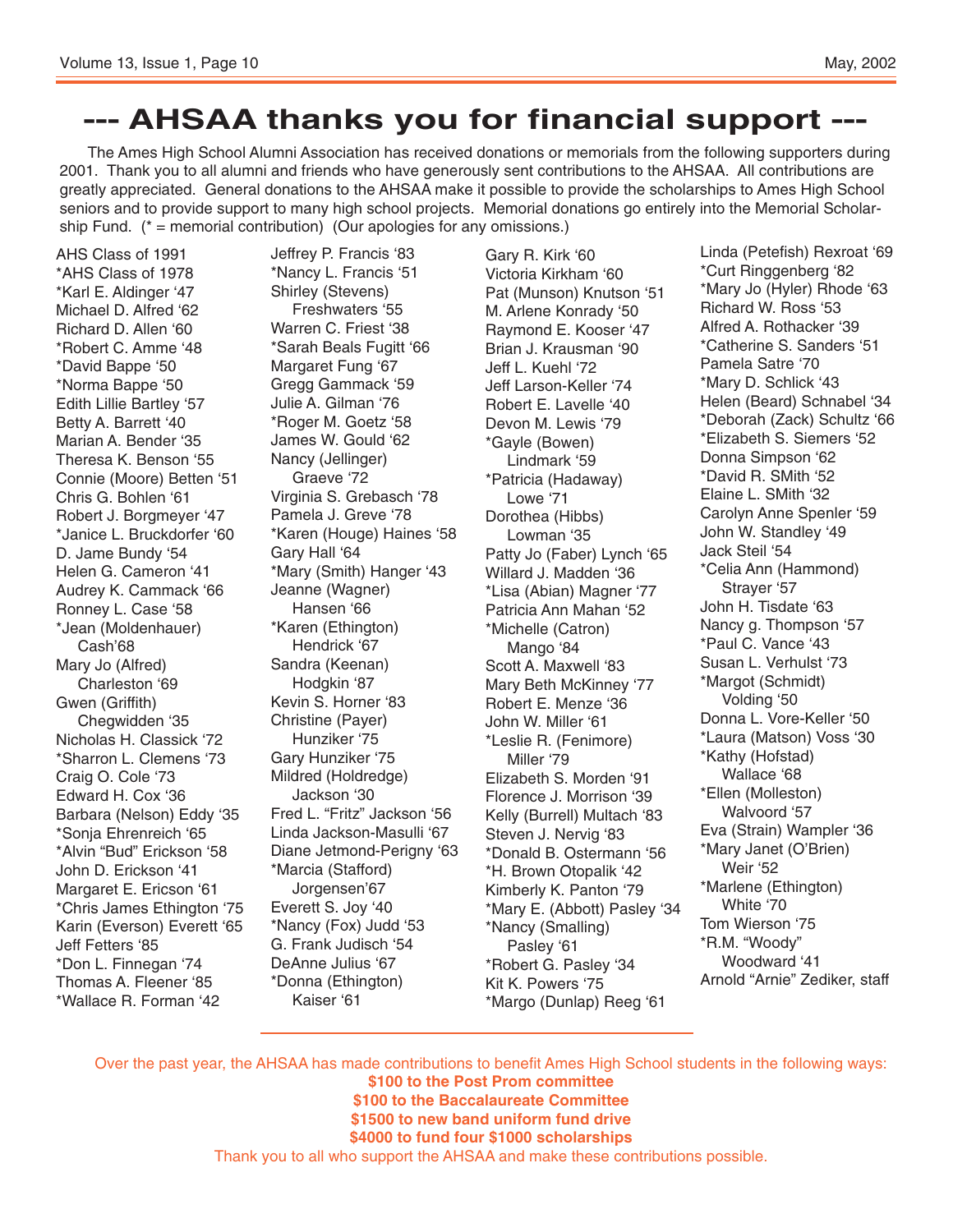High graduates decided to create a little excitement. They broke into Ames High

At first, it seemed funny, but after reading the local newspaper, they realized how serious it was. They wanted to return it. However, if they returned it, they might spend some time in

After careful deliberation they decided to hide it in an

and stole the jug.

### **Old Boone-Ames mystery half solved**

Reprinted from The Tribune, Letters to the Editor

"Once Upon a Time," is a book written by I. W. (Red) Milliken. It is a memory of how life was lived in a tiny portion of America when our nation still was No. 1 in everything. The main portion of the book was about a young group of men who achieved the ultimate goal of being the No. 1 football team in the state of Iowa in the fall of 1950 and how they accomplished that goal.



A small portion of the book deals with the rivalry between

two communities - Boone and Ames. The author was kind in his remarks to several players from Boone and how there were very few penalties in the game.

One of the mysteries of the period happened right after the last game. The treasured Little Green Jug that was shared between the two communities went into hiding, forever. Someone stole the Green Jug.

No one knew what happened until now. It took 50 years and a class reunion of the Class of 1951 Ames High to find the answer. The memories of that remarkable football team were being relived during their class reunion.

The team had extended an invitation to one player from Boone High who played in that game - Ken Mallas. Ken Mallas decided to look for a similar jug to give as a gift. His brother, Jay, suggested how much nicer it would be if we could find someone from Boone who could make the jug. Thus, Jay asked Verlin Potts, an art teacher in the Boone Schools, to see if he could make one to replace the one stolen.

Once Verlin knew what it was for and the history behind the jug, he was very happy to make one and thought it was a great idea. The jug was given at 10:15 am on Sept. 27, 2001. What occurred afterwards was an unbelievable chain of events.

An Ames football player stood up and told what happened to that jug because his conscience had been bothering him for many years. One evening, three former Ames



**Original "green jug". Replacement jug.**

attic of one of the parents' garage, where it sat for several weeks. Because the garage was next to the house of a policeman, the three individuals were afraid it might be discovered.

jail.

Late one evening, they decided to fetch the jug and bury it in a field. A short time later, two individuals returned to dig up the jug and bury it in a different field. The two individuals who buried it the second time have since died. Thus, no one alive today knows where the green jug is buried.

However, the Ames High Class of 1951 has a beautiful jug to replace the one that had been stolen many years earlier. A wrong has been made right. There still are enough players alive in both communities who battled in the trenches to win the right of displaying the jug for a year will be relieved to know what actually happened.

For those who will read this letter, and have a deeper understanding of the significance of the jug, will appreciate three simple deeds - Ken Mallas wanting to make things right for Boone, Verlin Potts, a Boone High art teacher who gave of his time and talents to design the new green jug, and Bill Sumberg of Ames who decided to tell his story after 50 years.

Red Milliken died in 1999 before the book was published. Friends and classmates saw that the task was completed.

> **Kenneth M. Mallas Corning, IA**

### **-------------------- The first part of the story --------------------**

An article about the green jug's history was written by Everett Ritland, AHS staff, and printed in the AHSAA Spring 1991 newsletter. In summary, the rivalry between Ames and Boone began with the first football game played in 1906 and continued until 1972 when Ames left the Central Iowa Conference. The green jug appeared in the late 20's to serve as a token of victory. Since Ames dominated Boone in football, when the jug disappeared in the 50's, it

was assumed that Boone was the culprit. Several years later, a Boone alumnus even admitted to taking and destroying the jug. The Boone principal then replaced the jug with the Ames High/Boone High Victory Bell. Although Ames won the final game with Boone in 1972, the bell remained in Boone until 1991 when it was returned to Ames High. Today the Victory Bell is kept in the AHSAA office at Ames High School.